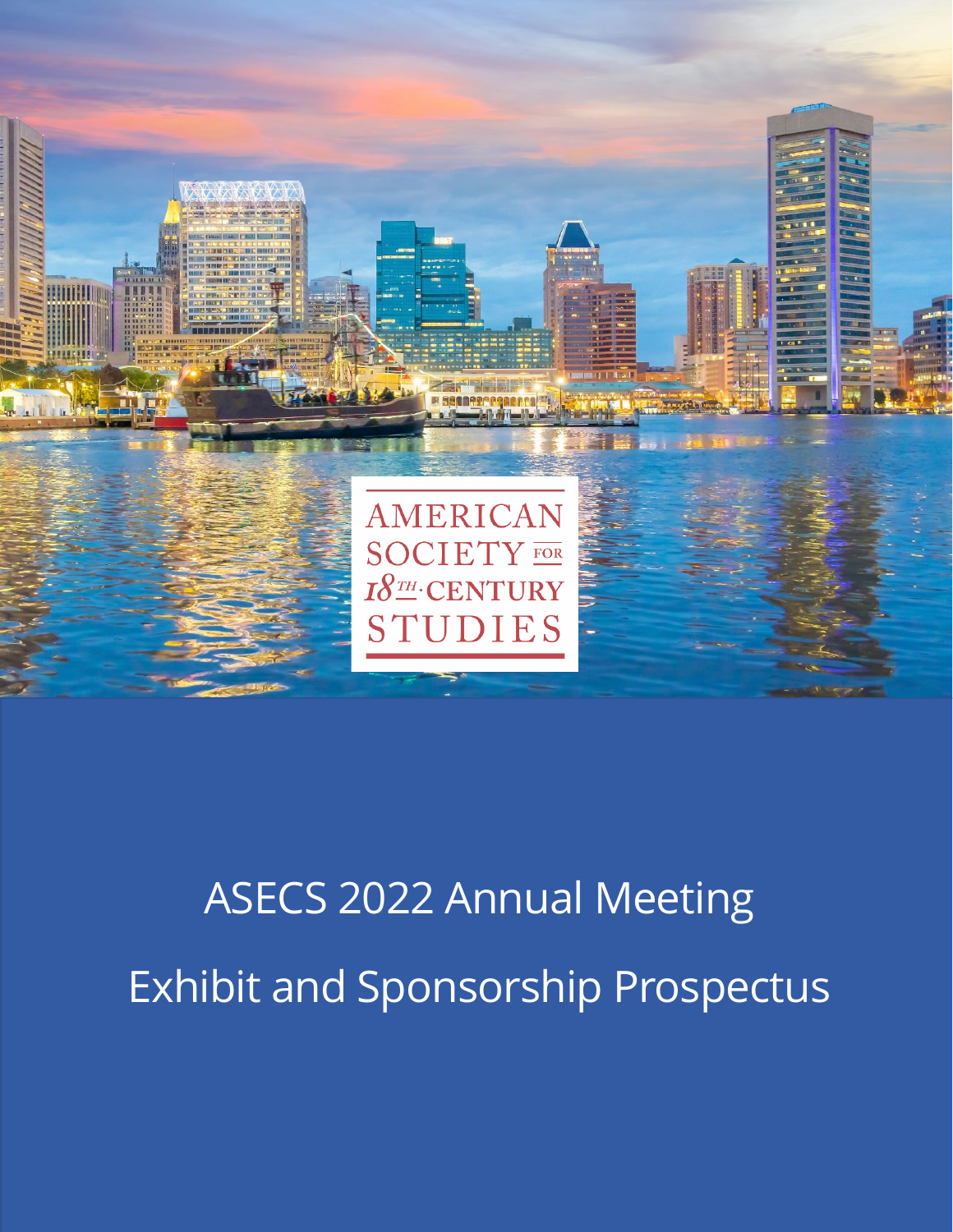The American Society for Eighteenth-Century Studies (ASECS), established in 1969, is the foremost learned society in the United States for the study of all aspects of the period from the later seventeenth through the early nineteenth century. ASECS has held an Annual Meeting since its founding, with the average attendance ranging between 700-800 people in the last few years.

## The 2022 Annual Meeting

After not meeting in-person since 2019, ASECS is excited to announce that the 2022 Annual Conference will be held in person, March 31 – April 2, 2022, at the Hilton Baltimore Inner Harbor.

### Who makes up the ASECS Membership?

- Membership includes 1600 1700 scholars and teachers from a wide range of disciplines and geographic specialties.
- Includes the largest constituency of scholars of eighteenth-century studies in the world.

### Who attends the conference?

- Scholars and teachers of eighteenth-century history, languages, literatures, culture, material culture, art, music, theater, and much more.
- Graduate students from a wide range of disciplines interested in establishing their careers.
- Writers looking to develop their research and connect with editors about publication opportunities.
- Academics and other professionals who want to learn about the newest research, publications, and tools for teaching and researching the eighteenth-century world.

### Where do our attendees come from?

- The majority of ASECS Annual Meeting attendees come from the United States and Canada.
- Many members of constituent societies of ISECS (International Society for Eighteenth-Century Studies) from Europe and throughout the world also appear on the program.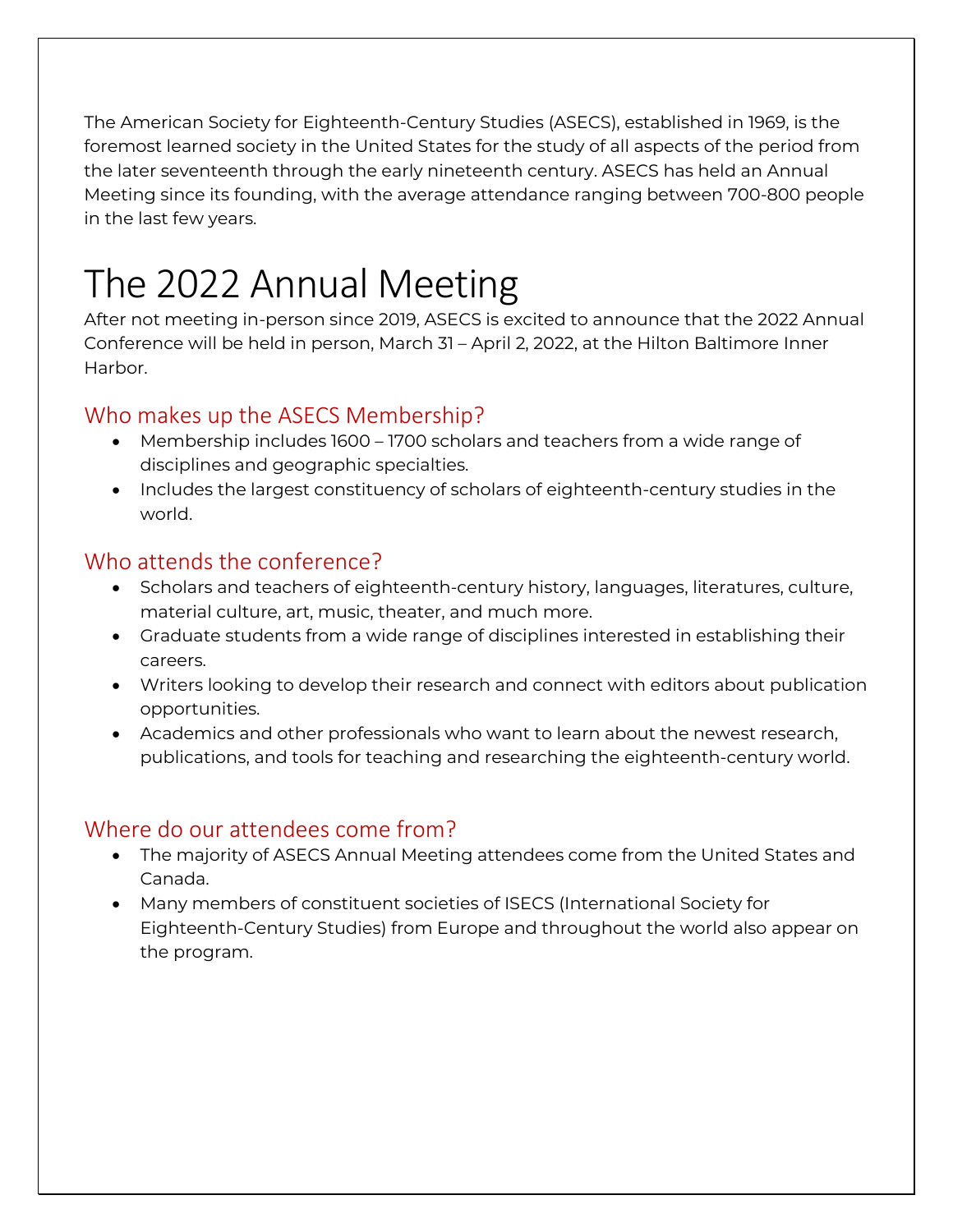## Exhibit Information and Marketing **Opportunities**

### Why do organizations exhibit at ASECS?

- ASECS is the leading association for academics in Eighteenth-Century studies.
- Access to field leaders in teaching and scholarship.
- To support your authors by promoting their books.
- Meet potential authors looking to publish a book.
- Connect with decision makers and influencers who are looking for new books to include in their courses.

### What type of organizations should exhibit at ASECS?

- Publishers of publications about the eighteenth century, across disciplines
- E-book publishers, digital database providers, and other digital media providers
- Producers of information technologies for humanities scholarship, research, teaching, translation, writing, and editing

### Exhibit Hours

| <b>Exhibitor Move-in:</b>  | Wednesday, March 30, 2022                                                    | $5:00$ PM $-8:00$ PM                                                   |
|----------------------------|------------------------------------------------------------------------------|------------------------------------------------------------------------|
| <b>Show Hours:</b>         | Thursday, March 31, 2022<br>Friday, April 1, 2022<br>Saturday, April 2, 2022 | $8:00$ AM $-5:00$ PM<br>$8:00$ AM $-$ 8:00 PM<br>$8:00$ AM $- 2:00$ PM |
| <b>Exhibitor Move out:</b> | Saturday, April 2, 2022                                                      | $2:00$ PM $-$ 4:00 PM                                                  |

**Note:** *times may be adjusted slightly based on the final conference program.*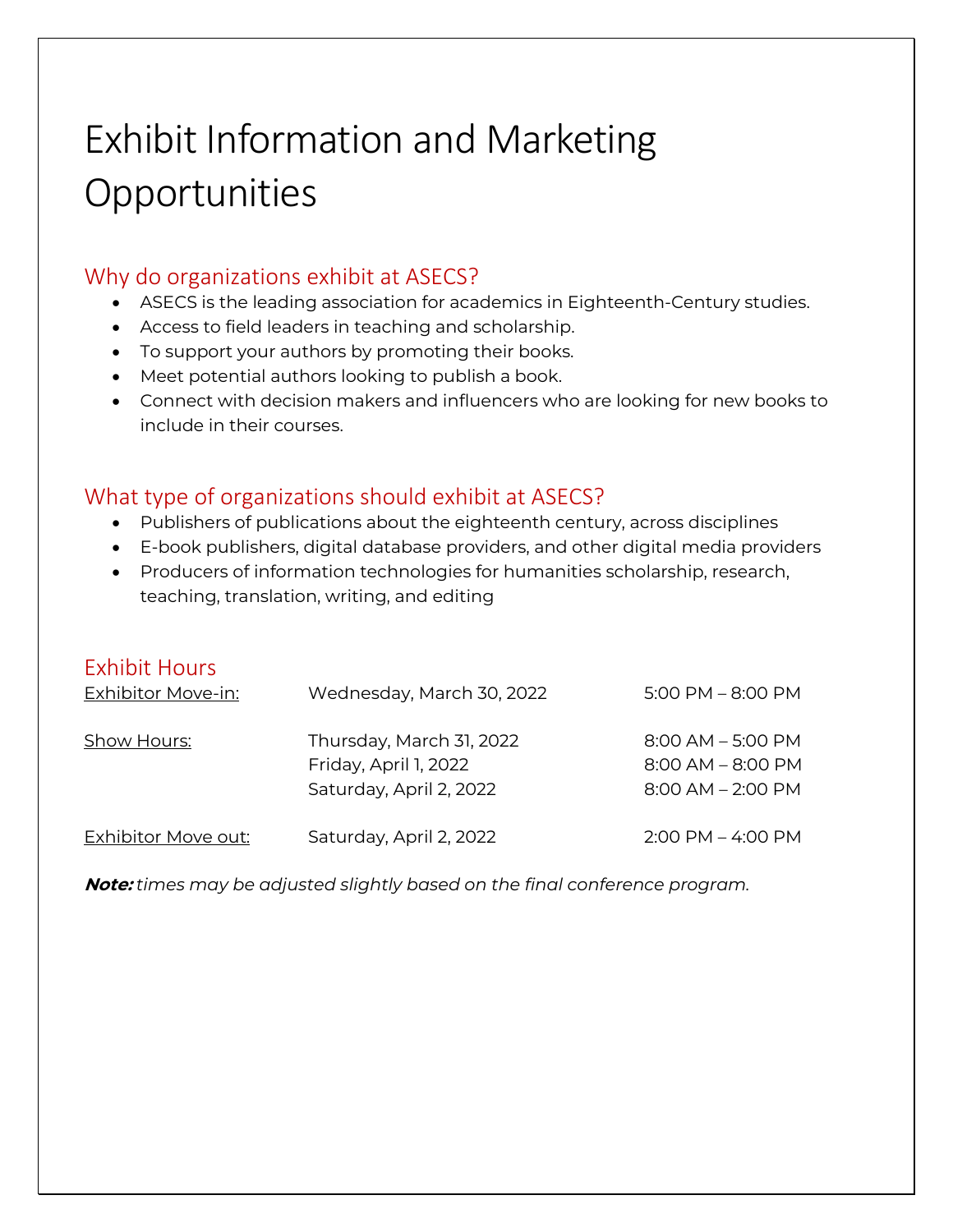### New This Year

For additional exposure:

- Exhibits will be located in the pre-function area outside the main session room, breakout rooms, and registration area, for additional traffic flow.
- The Friday night Affiliate Reception beverage stations will be placed in the exhibit area with all affiliate meeting rooms located nearby.
- All Coffee Breaks will be in the exhibitor area.
- Since this space is not a secured meeting room, ASECS has hired security for any hours that the exhibit hall is not open.

### Exhibitor Benefits

- Access for three days to 600+ scholars of eighteenth-century studies.
- 1 Complimentary Conference Registration with access to all sessions and events. A special exhibitor price is available for any additional registrations.
- Listing in the PDF conference program and on the mobile app (**Listing on mobile app NEW for in-person ASECS meetings)**
- Logo on the exhibitor page of the conference website with a link to your company's website (**NEW)**
- Additional exposure during the Friday evening Affiliate Reception. (**NEW)**

### Exhibitor Space and Fees

Exhibit Space includes:

- (1) 6' draped table (or however many tables are ordered)
- (2) Chairs
- (1) Waste basket

Electrical and Wi-Fi are available for an additional cost. Hotel order forms will be sent with confirmation.

### Pricing

|                    | <b>Value Rate</b><br>(before 2/4/22) | <b>Standard Rate</b><br>(after 2/4/22) |
|--------------------|--------------------------------------|----------------------------------------|
| One Table          | \$425                                | \$475                                  |
| Two Tables         | \$525                                | \$575                                  |
| Three Tables       | \$575                                | \$600                                  |
| <b>Four Tables</b> | \$600                                | \$625                                  |

**Note:** To be listed as an exhibitor in the PDF conference program, ASCES must receive your commitment by **February 4, 2022.**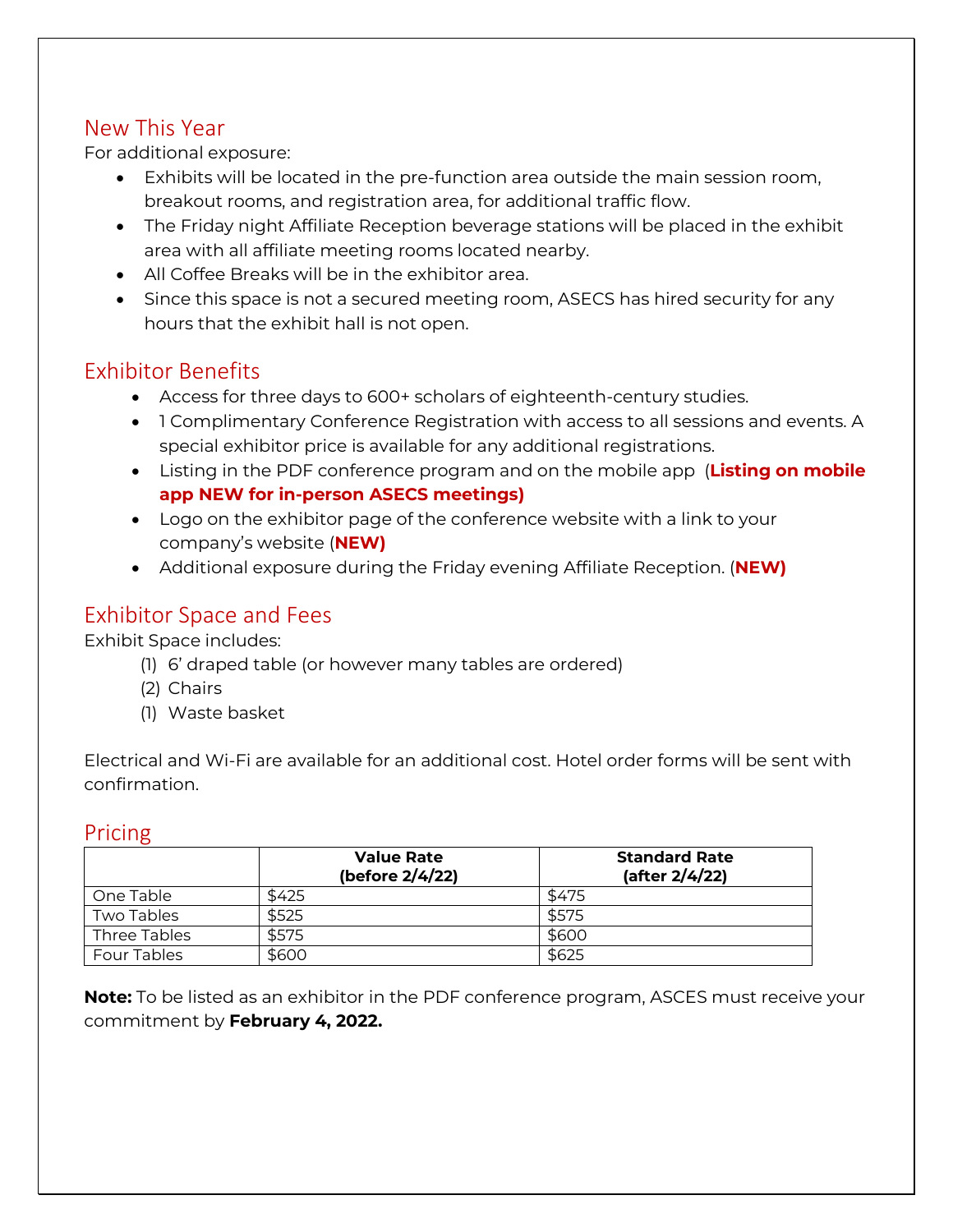## Advertising (Print and Digital)

For the first time at an in-person Annual Meeting, ASECS is using an app as its primary program. There will also be a PDF program posted online, which members can print out on their own, if they choose. As a result, we are selling digital advertising packages this year.

### Packages and Pricing

### Package A (limit 4) \$1250

- 1 rotating banner image on the app
- 2 full-page color ads in the PDF program
- A **large** profile in the exhibitor/sponsor listing in the meeting app (see below links for features and specs).

### Package B  $\sim$  \$800

- Full-page color ad in the PDF program
- A **medium** profile in the exhibit/sponsor listing in the meeting app. (see below links for features and specs).

### Package C **Analyzine Security** Package C

- Half-page color ad in the PDF meeting program
- A **small** profile in the exhibit/sponsor listing in the app and on the Annual Meeting website.

### Meeting app features and specs.

Check app features here:<https://help.socio.events/en/articles/3310403-showcase-sponsors> Check here for image sizing: [https://help.socio.events/en/articles/2115107-event-image](https://help.socio.events/en/articles/2115107-event-image-dimensions)[dimensions](https://help.socio.events/en/articles/2115107-event-image-dimensions) 

### A la Carte Additions

| 2-page color Ad in PDF program              | \$1,000 |
|---------------------------------------------|---------|
| 1-page color Ad in PDF Program              | \$450   |
| $\frac{1}{2}$ -page color Ad in PDF Program | \$350   |

**Note**: PDF and app program ads must be received by **February 4, 2022**. ASCES is not responsible for the creation of any ads. Ads must be submitted with final camera-ready artwork.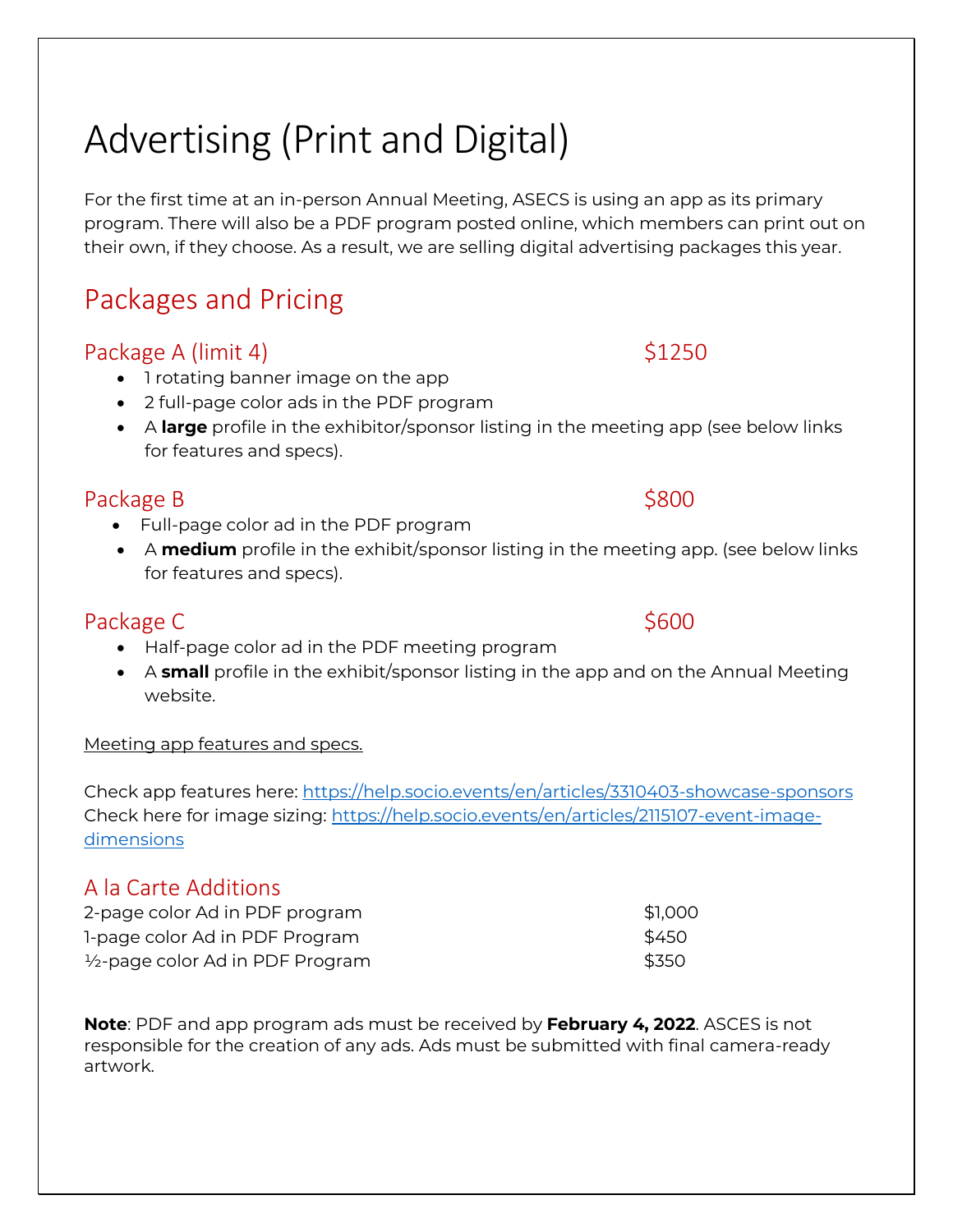## Promotions

### Display Area  $\lesssim$  50

Display a marketing flyer or book on the ASECS promotion table. Each flyer or book displayed is **\$50**.

### Email Blast to Conference Attendees  $$150$

(limit one per organization)

Organization must provide ASECS with all email content. Content must be provided two weeks prior to the distribution date. ASECS will provide a selection of distribution dates upon contracting.

### Need to Know Before You Go Email **S250**

(one opportunity) Your logo and a URL of your choice will be in an email sent to all attendees prior to the Annual Meeting in a final "know before you go" message.

### Push Notifications **Business Contract Contract Contract Contract Contract Contract Contract Contract Contract Contract Contract Contract Contract Contract Contract Contract Contract Contract Contract Contract Contract Cont**

(limit 5) Send a notification through the conference app to let attendees know your organization is exhibiting or to promote a special that you are offering.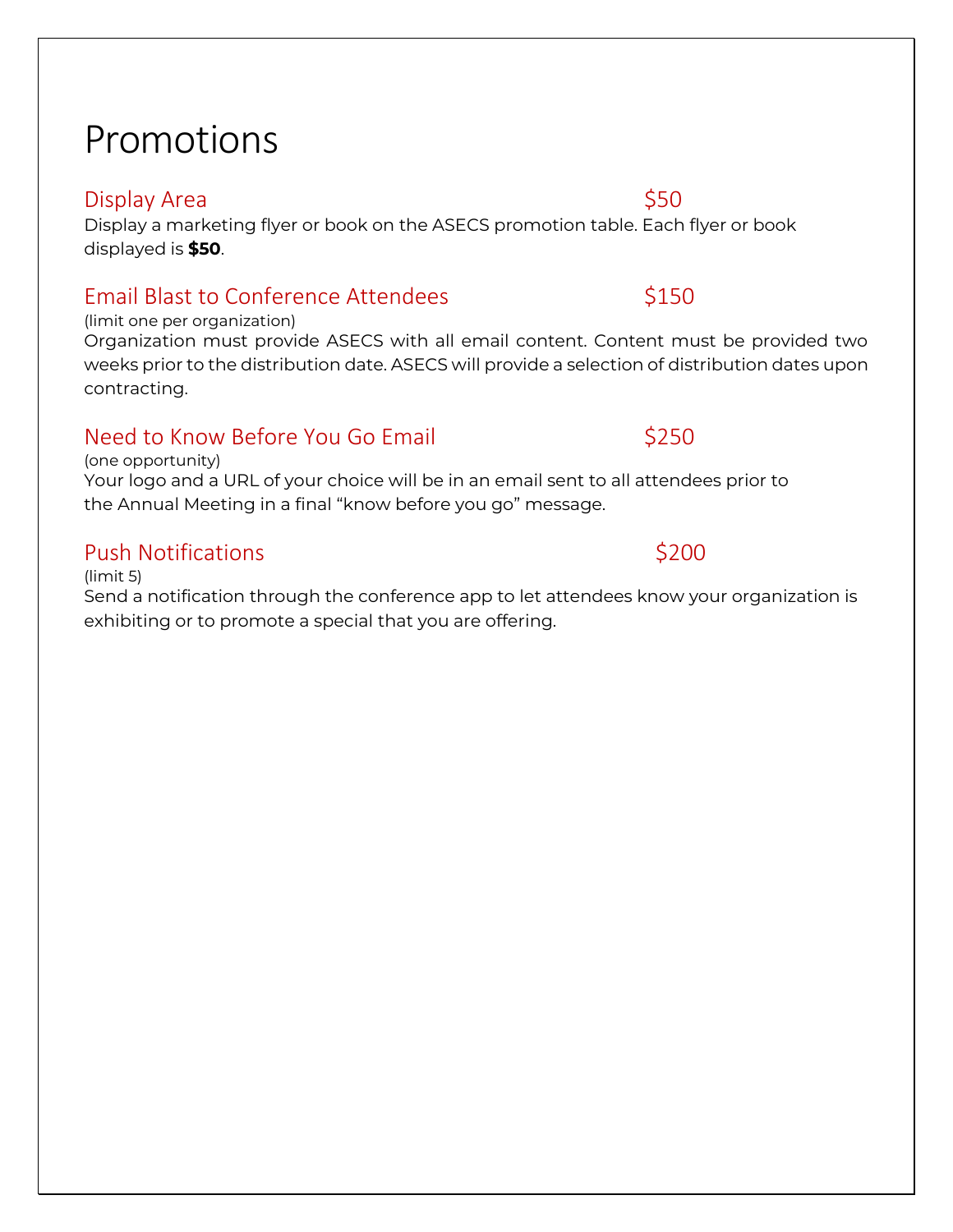## Sponsorships

Have an idea for a sponsorship? ASECS is open to discussing additional sponsorship opportunities. Please contact Mark Boonshoft, Executive Director @ [asecsoffice@gmail.com](mailto:asecsoffice@gmail.com)

### Lanyards \$2,000

• Add your logo to the conference lanyard.

### Coffee Sponsor \$750

(four sponsorships available)

• Acknowledgement on signage, the PDF meeting program, mobile app and General Session walk-in slides.

### ASL Interpreters for the General Sessions \$2,500

- Support ASECS in their goal to provide a more accessible conference.
- Acknowledgement on signage, the PDF meeting program, mobile app, from the general session stage for all three plenaries/keynotes. (i.e., introduce the interpreters for each session) and General Session walk-in slides.

### Fist Time Attendee Informational Meeting \$2,000

- Be the first to welcome and network with first time attendees. It is never too early to start building relationships.
- Provide Coffee/Snacks for this informal meeting of first time ASECS conference attendees and ASECS leadership.
- Acknowledgement on signage, the PDF meeting program, mobile app General Session walk-in slides

### The Doctor is in?  $$2,000$

- Provide snacks for this informal mentorship meeting of early stage ASECS conference attendees and established academics.
- Acknowledgement on signage, downloadable conference program, mobile app and General Session walk-in slides

### Registration Sponsor

Please contact the ASECS office for more information.

- Benefits can include 5 or 10 free tickets to give out to best clients or potential clients.
- Acknowledgement on signage, PDF conference program. mobile app and General Session walk-in slides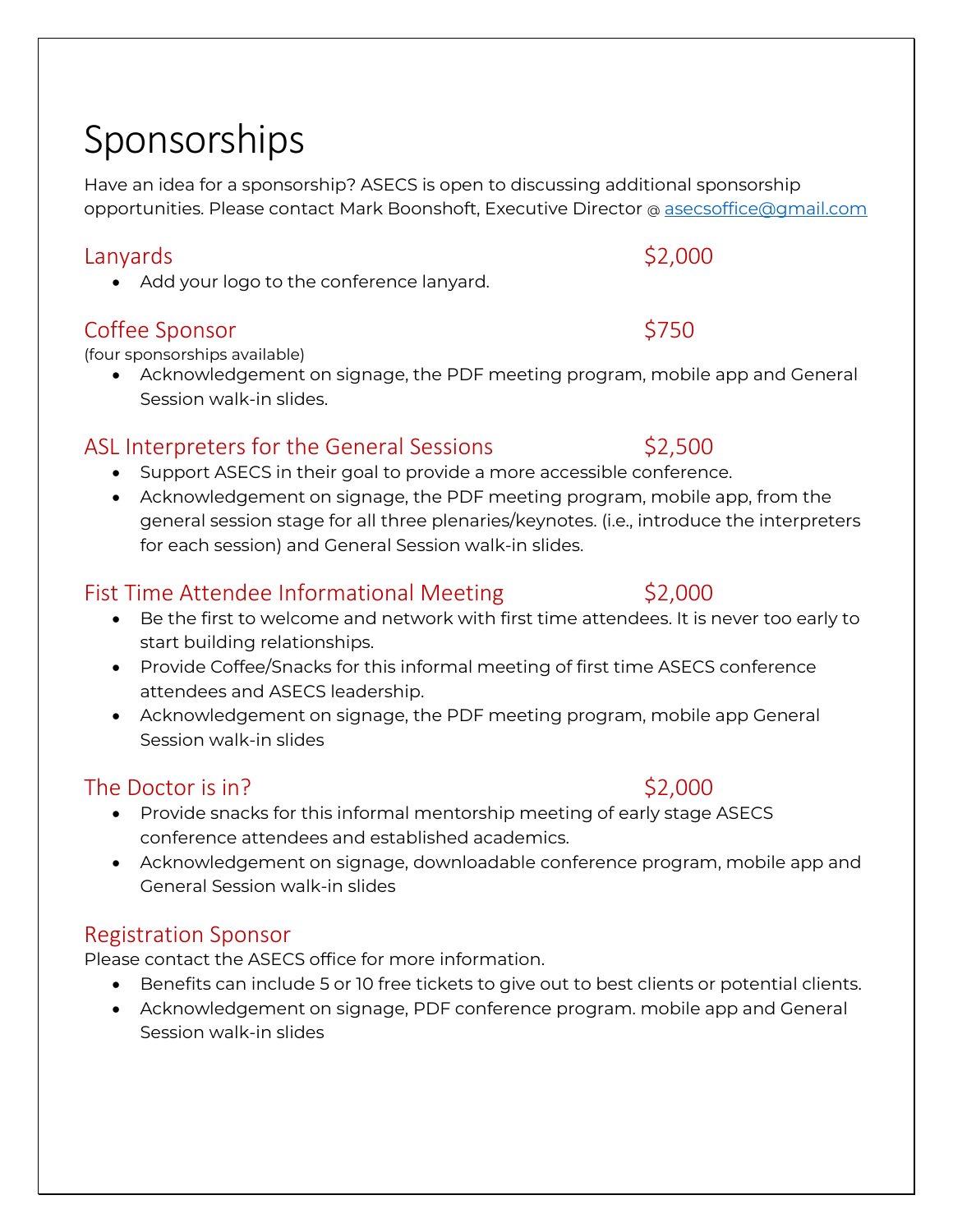## Exhibitor / Sponsorship Policies

### Confirmation

Within three business days of submitting your contract, ASECS will countersign and return with an invoice, payment instructions and specifics regarding your selections. It is your responsibility to share that information with the pertinent people on your team.

### Exhibit Space

All demonstrations and exhibits must be confined to the contracted space. Exhibit space must be set-up, remain intact and dismantled per the official times outlined in the exhibitor kit. ASECS is not responsible for any materials left by exhibitor. Exhibitor shall promptly pay for any and all damages to the exhibiting facility of associated facilities, booth equipment, or the property of others caused by exhibitor. ASECS shall have the right to prohibit any exhibit or part of an exhibit which in its opinion is not suitable to or in keeping with the character or purpose of the exhibition. Questionable exhibits shall be modified at the request of the ASECS staff. Exhibitors shall reflect their company's highest standard of professionalism while maintaining their table and/or attending any sessions. No exhibitor shall assign, sublet, or share the whole or any part of their physical space.

### Assignment of Space

Due to the fluid situation and ASCES' responsibility to produce a safe in person event, ASECS cannot provide an exhibit diagram at this time. ASECS will be working with the hotel on the placement of all conference events including the placement of exhibit tabletops for maximum exposure. ASECS will assign all tables taking into consideration registration date. On the registration form you will have an opportunity to list any competitors that you do not wish to be placed nearby.

### **Deadlines**

Exhibit space, sponsorships, and advertising are available on a first-come, first-paid basis and all selections must be contracted via the included contract. All contracts must be made by February 4, 2022, for successful fulfillment. ASECS will except contracts after February 4<sup>th</sup>, but fulfillment is not guaranteed.

### Registering Your Company Representatives

**One** complimentary conference registration will be provided with your exhibit purchase. Additional representatives who wish to participate must register and pay \$125.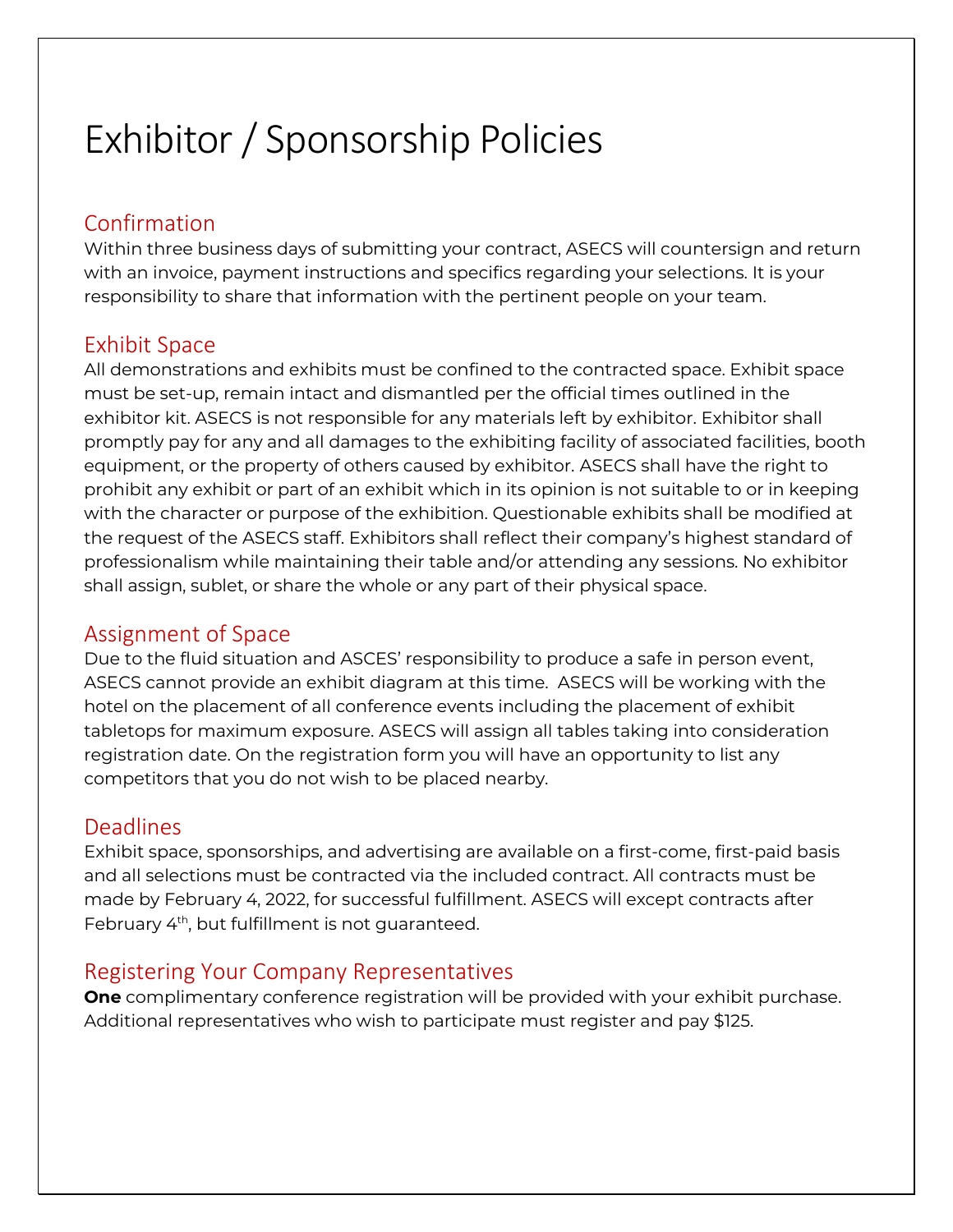### Exhibitor Responsibility Clause

Exhibitor Responsibility Clause: To the fullest extent permitted by law, the person/legal entity described as "Exhibitor" in this clause and in this exhibitor contract (regardless whether such person/legal entity is also described as "Exhibitor" ln this contract) hereby assumes full responsibility and agrees to indemnify, defend and hold harmless Hilton Baltimore Inner Harbor ("Hotel") and Hotel's owners, managers, subsidiaries, affiliates, employees and agents (collectively, "Hotel Parties"), as well as American Society for Eighteenth-Century Studies ("Group"), from and against any and all claims or expenses arising out of Exhibitor's use of the Hotel's exhibition premises. Exhibitor agrees to obtain and maintain during the use of the exhibition premises, Comprehensive General Liability Insurance, including contractual liability covering the Exhibitor's indemnity obligations in this clause. Such insurance shall be in the amount of not less than \$1,000,000 combined single limit for personal injury and property damage. The Hotel Parties and Group shall be named as additional insureds on such policy, and Exhibitor shall supply the Hotel with a Certificate of Insurance at least 30 days prior to the use of the exhibition premises. The Exhibitor understands that neither the Group nor the Hotel Parties maintain insurance covering the Exhibitor's property and it is the sole responsibility of the Exhibitor to obtain such insurance.

### **Security**

Security shall be provided for the in-person exhibit for any hours when the exhibit area is closed. The furnishing of security shall not increase the liability of ASECS. ASECS, the official service contractors, the exhibit facility, representatives and/or employees thereof will be responsible for injury, loss of damage that may occur to the exhibitor, or the exhibitor's employees or property, from any cause whatsoever, prior, during or subsequent to the period covered by the application/contract.

### Promotion of Sponsorship or Exhibit

Use of the ASECS logo in any promotions of the conference is subject to approval by ASECS. Please submit any proposed ads that use the ASECS logo to the ASECS Executive Director Mark at [asecsoffice@gmail.com.](mailto:asecsoffice@gmail.com)

### Photo Consent

As part of our mission to provide education, best practices, and other information from leaders in their fields, speakers, panelists, and audience members should be aware that we may record all or part of the events we organize, including comments from speakers, panelists, and audience members. The resulting raw and edited materials, including still photographs, video and audio recordings, and associated verbatim transcripts, may be used by ASECS without restriction, in press releases, white papers, conference collateral, websites, and other publications. By attending our events, you acknowledge that you are in a public place and that attendees (including ASECS volunteers) may capture your image in